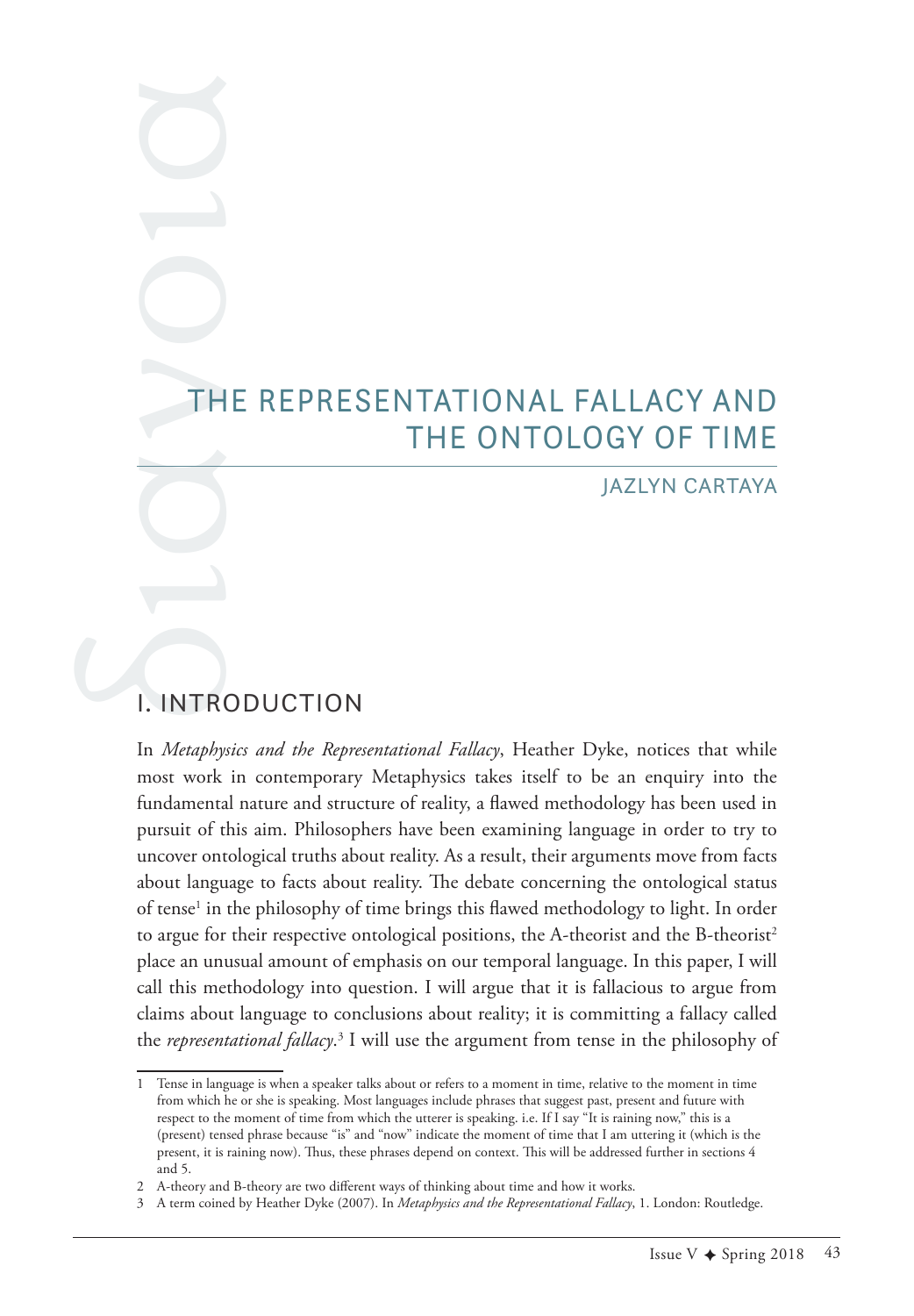time to betray this fallacy, and to argue that both A-theorists, who think that tensed language demonstrates the existence of tensed facts, and B-theorists, who think that they can demonstrate the existence of tenseless facts by translating tensed sentences, commit the representational fallacy. In each of their respective arguments, they move from facts about language to facts about reality. Next, I will argue that both A-theorists and B-theorists end up committing this fallacy due to a fawed assumption about the relationship between language and reality. I will argue that this assumption is false, and I will write about how the possibility of moving past the debate from language depends on rejecting this fawed assumption. Lastly, I will present two new responses the B-theorist can give to the original A-theory argument from tense, thus proposing a new way of doing Metaphysics.<sup>4</sup>

# II. WHAT IS THE REPRESENTATIONAL FALLACY?

Before I demonstrate the representational fallacy in the ontology of time, I will frst introduce it and talk about why it is fallacious to move from premises about language to conclusions about reality. "The term 'representational fallacy' refers to a general philosophical tendency to place too much emphasis on the signifcance of language when doing ontology" (Dyke 2007:14). This fallacy does not refer to one invalid argument, or form of argument; instead, it indicates a fallacious strategy of reading Metaphysics off of language (Dyke 2007:7). Reading Metaphysics off of language makes *language*, rather than *reality*, the starting point in our investigations.

What does it mean to read Metaphysics off of language? Take the sentence "Asking two girls to the prom left Bill in a quandary." Let us suppose it is a true sentence. If a philosopher argues that reality includes the existence of entities called *quandaries*, based on the fact that a quandary occurs in this true sentence, then the philosopher is reading ontological facts off of language. In this case, he is reading a true sentence and deciding that, based on the fact that this sentence is true, there must exist entities called quandaries. But this is absurd. There is nothing about this sentence that tells us the sentence is *made true* because there are entities called quandaries that exist (or that we must posit entities such as quandaries). The truth of this sentence does not entail the existence of entities called quandaries. Thus, the philosopher who makes this move is reasoning fallaciously. In this case, the philosopher is committing the representational fallacy.

Dyke believes that philosophers who commit this fallacy are either implicitly or explicitly assuming that there is only one way in which our world can be based on our true sentences about it, and that examining these sentences will reveal the nature of reality to us. (Dyke 2007: 63) However, this is a mistake. A single language is compatible with *many opposing ontologies*, so it cannot be the case that a close

<sup>4</sup> This paper and its arguments are largely inspired by Heather Dyke.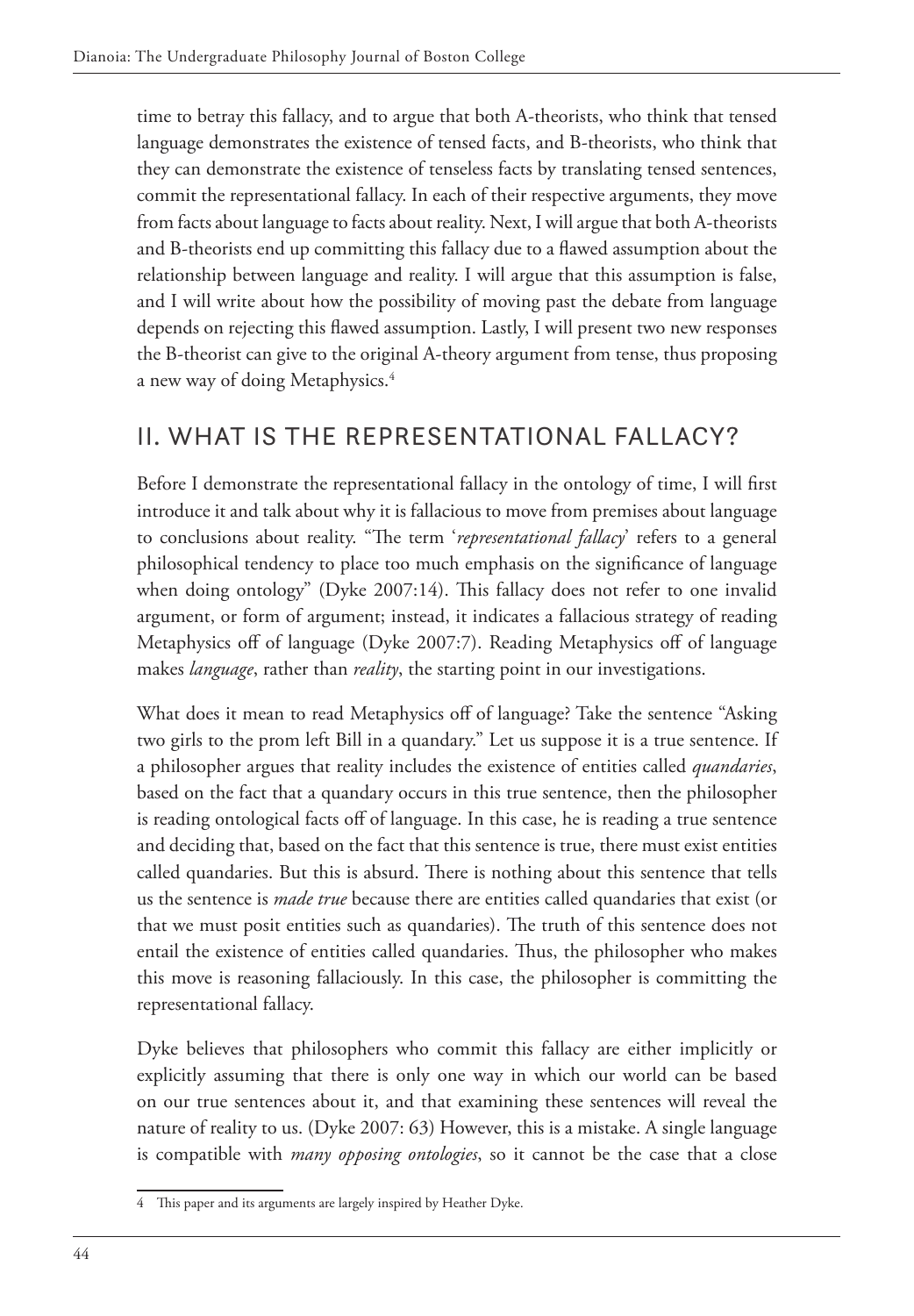examination of that language would reveal to us the true nature of reality. Let us consider, for example, a simple language that consists of just proper names and predicates, and suppose that some of the sentences in this language are true. One interpretation of such a language might be immanent realism, where proper names refer only to particulars and predicates refer only to the universals of immanent realism.5 Another interpretation of such a language might be Platonism, where proper names refer only to objects in the world of appearances and predicates refer only to the Forms.6 Additionally, trope theory, resemblance, nominalism, class nominalism, and any other variant of nominalism all can be plausible modes of interpreting such a language. (Dyke 2007: 64) Moreover, nothing about this language decides which of these interpretations is the *right* interpretation. All we can say, if backed with metaphysical and/or scientifc arguments, is that one of these interpretations is right, and that we can use our simple language to help describe our true ontology.

To illustrate this point further, I will consider an example adapted from John Heil. If we take a billiard ball, there are many true ways of describing it. You may say that "the billiard ball is spherical," or that "the billiard ball is red." Many predicates hold true of it. But "to imagine that to every signifcant predicate there corresponds a property, [for instance,] is to let language call the shots ontologically."7 For instance, to imagine that there must exist a property that corresponds to the signifcant predicate "is spherical," because it occurs in a true sentence, is to let language dictate ontology. It *could* be the case that there is a property corresponding to the predicate "is spherical," but *language cannot tell us this*. Language cannot tell us what makes the statement the billiard ball is spherical" true. And inferring that there must be a property "is spherical" or "is red" simply because we know that these properties are true of the billiard ball (that it is spherical and red) is committing the representational fallacy. The truth of the sentence does not entail the existence of these properties—this is reading ontology off of language. Instead, what makes these truths true could be because they "participate in the form of redness, belongs to a resemblance class of red things, has a red trope." But "knowing that [the sentence] is true, even knowing what its truth-condition is, does not tell us what it is about the world that makes it true." (Dyke 2007: 65) For this reason, Dyke suggests that instead of looking at sentences we take to be true and deducing metaphysical conclusions from them, we should to the world to explain how our true sentences become true.

I have just introduced the representational fallacy, explained how it is committed, and suggested a new form of metaphysical enquiry. I will now address immediate, and potential objections to this new methodology.

<sup>5</sup> Dyke suggests "universals are tied to particulars by the relation of inheritance, whereby a universal inheres in a particular" in this case. (Dyke 2007: 64)

<sup>6</sup> Dyke suggests "Te relation that ties objects to the Forms is that of participation" for this example. (Dyke 2007: 64)

<sup>7</sup> John Heil. *Philosophy of Mind: A Contemporary Introduction*, 204. New York: Routledge. 2013.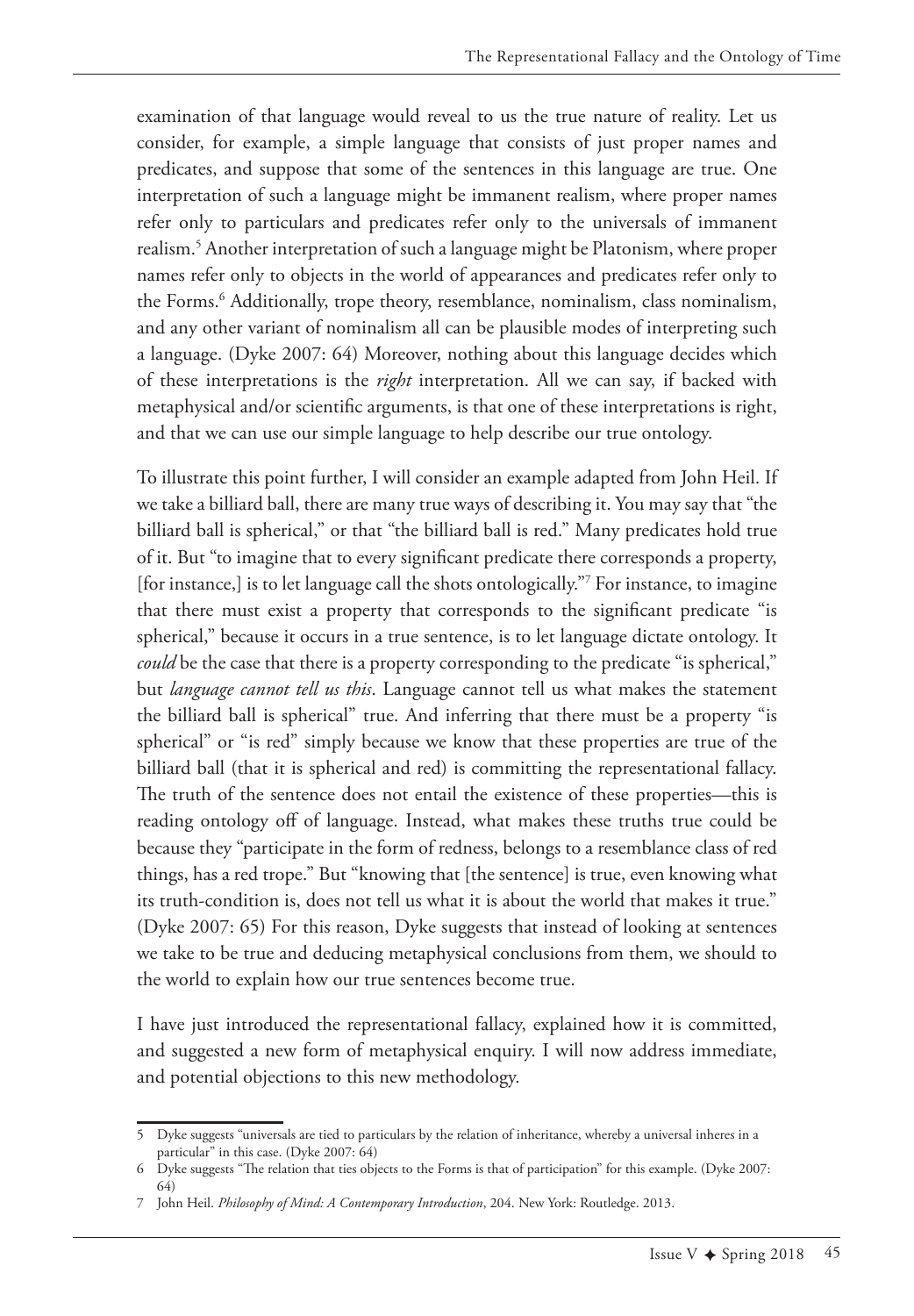# III. OBJECTIONS TO THE NEW METHODOLOGY

A philosopher might object to the new methodology by claiming that we cannot say that our true sentences, such as "the billiard ball is spherical," tell us something about reality if we claim that facts about language can tell us nothing about reality. After all, "the billiard ball is spherical" is a linguistic claim (insofar as it is a linguistic entity; a sentence), and it is one we take to be true. The philosopher might add, "your recommendation is that we attend to reality itself, rather than to language, when doing Metaphysics. But how do we do this? We come up with theories that we express in sets of sentences that we take to be true." Based on this, the philosopher might conclude, with respect to these sentences, that we are either being inconsistent (and must deny these sentences can tell us anything about reality), or that we are committing the representational fallacy ourselves when attending to these sentences.<sup>8</sup>

This objection misunderstands the nature of the representational fallacy. Simply using language to say what the world is like is not committing the fallacy. We must, of course, use language to articulate our theories. That is not a problem. The problem appears when we use language to defend our ontological claims (i.e., when we claim that there must exist a property corresponding to "is spherical" because it is a signifcant predicate and because "the billiard ball is spherical" is a true sentence). As long as the reasons we use to support our claims are metaphysical and/or scientifc, for instance, and do not have to do with language, the fallacy has not been committed. Thus, I do not commit the fallacy by merely stating that "the billiard ball is spherical" is true, as I am not using the truth of the sentence to argue for the existence of a property that corresponds with its significant predicate. "The representational fallacy occurs when claims about descriptions of reality are taken to generate a Metaphysics, not when claims about reality itself (which, of course, are couched in language) are taken to do so." (Dyke 2007: 5)

The philosopher may concede that it is fallacious to draw ontological conclusions from descriptions about reality<sup>9</sup>, but he may insist that it cannot be fallacious to draw ontological facts from true descriptions of reality. The philosopher might add that the fact that ontological conclusions do follow from true descriptions is a consequence of the truth schema. For example, "the billiard ball is spherical" is true if and only if the billiard ball is spherical.<sup>10</sup>

This objection cannot mean that the truth schema itself entails *the billiard ball is* 

<sup>8</sup> Tis objection and its response can be found in Dyke (2007). *In Metaphysics and the Representational Fallacy*, 4.

<sup>9</sup> Descriptions about reality are descriptions created using language, sentences or linguistic entities to illustrate reality (they may try to show or capture how reality is).

<sup>10</sup> Tis objection and its response can be found in Dyke (2007). *In Metaphysics and the Representational Fallacy*, 5.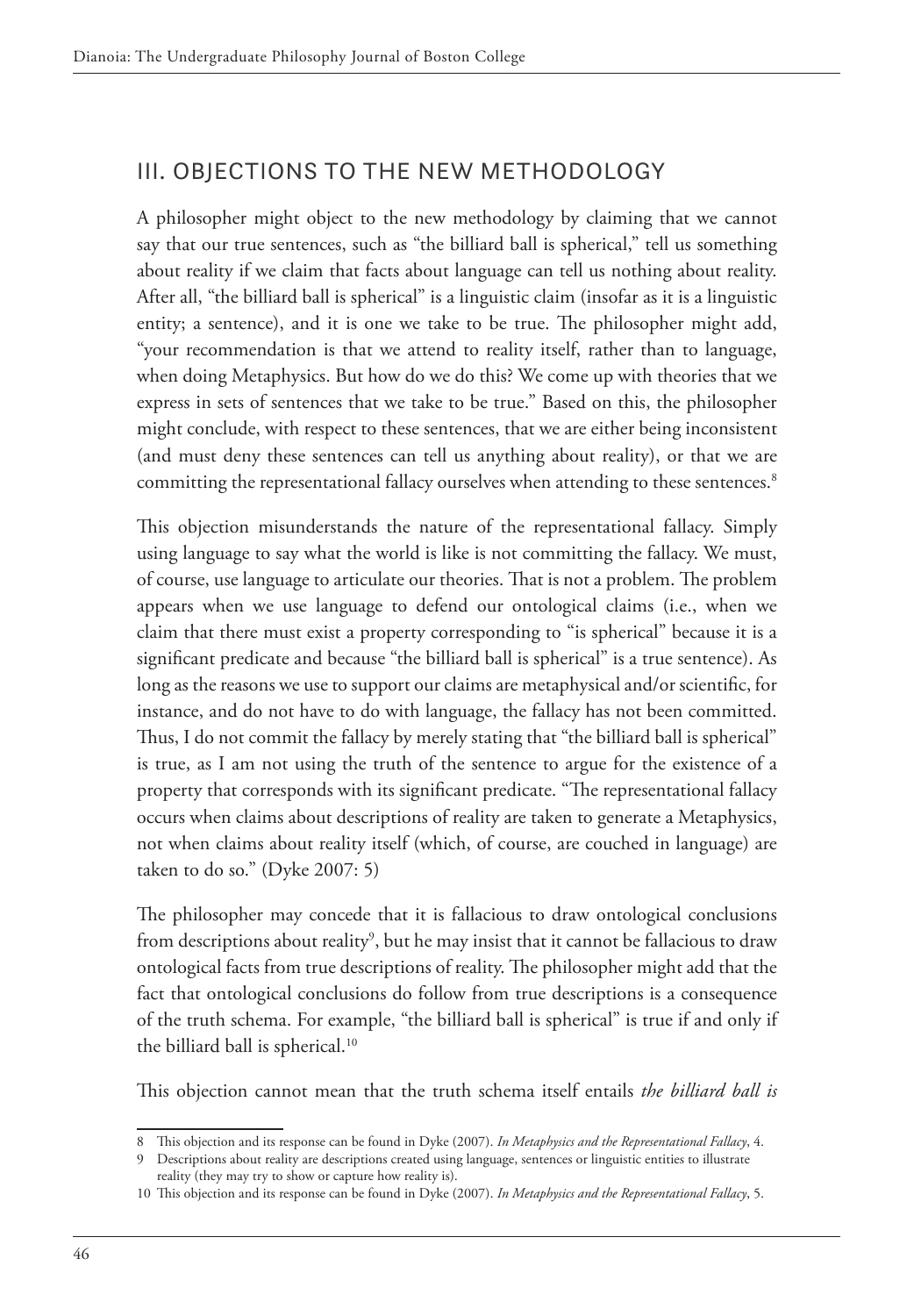*spherical*. Otherwise, "Phoenixes exist" is true if and only if phoenixes exist would entail the existence of phoenixes. The objection must instead mean that (1) the truth schema, (2) together with the claim that the sentence in question is true, (3) entails the ontological conclusion in question. $11$ 

But then, what ontological conclusions are we to derive from the following instances of the truth schema, together with the claim that the sentence on the left-hand side is true? 'Eating people is wrong' is true if and only if eating people is wrong; 'there are prime numbers greater than a million' is true if and only if there are prime numbers greater than a million, and even 'The teacher's resignation left the students in a lurch' is true if and only if the teacher's resignation left the students in a lurch. Are we to take the truth of these sentences, together with these instances of the truth schema, to entail to existence of, respectively, moral properties, numbers and lurches? Surely not (Musgrave 1993: 266-7).<sup>12</sup>

Additionally, it is plausible that someone admit to the truth of these sentences without also admitting to the existence of moral properties, numbers and lurches, so it cannot be the case that semantics alone gives us Metaphysics. Again, knowing that a sentence is true does not tell you *what makes the sentence true*; what makes a sentence true we may call its *truth-maker*. 13

When I talk about the argument from tense in philosophy of time, I will argue that it is possible for two or more non-synonymous sentences to be made true by the same truth-maker. Sentences such as "it is raining now" and "it is raining at 5:44pm," supposing now is 5:44pm, are both made true in virtue of the same truth-maker, even though they are non-synonymous.<sup>14</sup> And if it is possible for two or more nonsynonymous sentences to have the same truth-maker (i.e., the same thing that makes them true), then it does not suffice to focus on a true sentence in order to find what makes it true. In order to fnd the thing that makes both non-synonymous sentences true, we must appeal to metaphysical and/or scientifc considerations, not linguistic ones. The truth-maker that makes both "It is raining now" and "It is raining at 5:44pm" true is a fact about the world, not a fact about either of the two sentences. One implication of admitting that it is possible for two or more non-synonymous

<sup>11</sup> e.g. (1) "Phoenixes exist" is true if and only if phoenixes exist, (2) together with the sentence "Phoenixes exist" being true, (3) entails the ontological existence of phoenixes. (This example is not meant to suggest phoenixes exist, it is only meant to clarify the objection.)

<sup>12</sup> Dyke (2007). In *Metaphysics and the Representational Fallacy*, 5.

<sup>13</sup> Truth-makers are supposed to be the facts in the world that make certain sentences true. Truth-maker and fact are used interchangeably in this paper. I will not be providing an account of truth-makers in this paper, as it is a separate dispute. Mentioning truth-makers is meant to suggest an alternative approach to certain metaphysical questions that have been using the fallacious strategy of reading Metaphysics of of language as arguments or in response to arguments. (Dyke 2007: 81)

<sup>14</sup> And I as explained in an introductory footnote above, "It is raining now" is a sentence with tense, or a tensed sentence, since it refers to the moment of time that it is uttered (the present). "It is raining at 5:44pm" is not a tensed sentence, since it does not take the moment of time that it is uttered (the present) into consideration. When I talk about diferent ways of thinking about time in section 5, I will argue that these two sentences are non-synonymous sentences.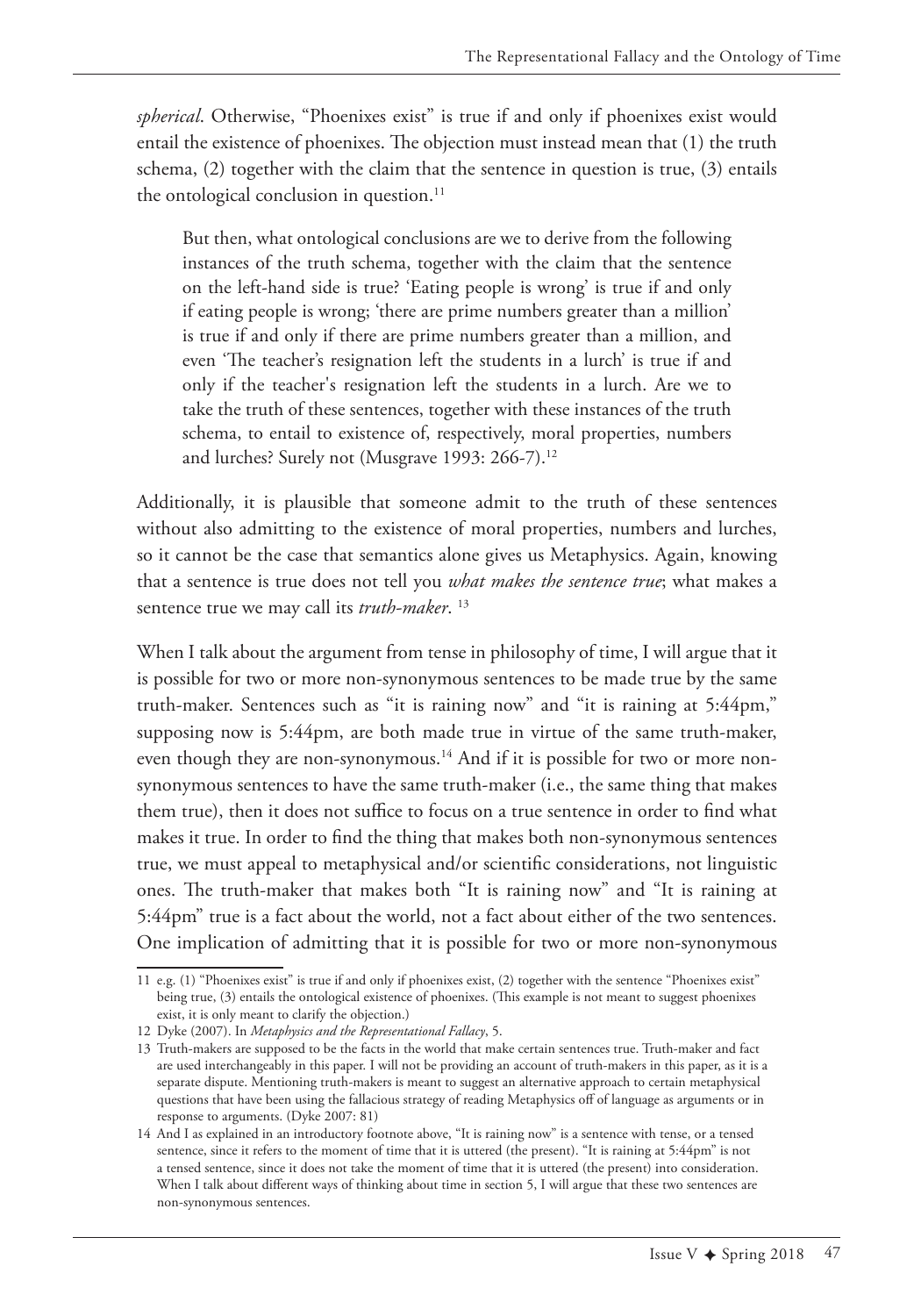sentences to have the same truth-maker is that it is not the case that there is exactly one, but, rather, many ways to truly describe the world.<sup>15</sup> Hence, "it is raining now" and "it is raining at 5:44pm" are both true ways to describe the world.

I will now talk about the argument from tense in the ontology of time and show how the representational fallacy has been committed in this metaphysical dispute.

# IV. A-THEORY VERSUS B-THEORY

For the remainder of my paper, I would like to draw upon a case-study that shows the representational fallacy in practice. It is the argument from tense in the A-theory versus B-theory debate in the ontology of time. First, I will defne the A-series and B-series, and give key terms associated with them. Then, I will write about the argument from tense.

John McTaggart distinguished two ways of thinking about time.<sup>16</sup> One way is the *A-series*, which is the series that takes our common-sense distinction between past, present and future to be true, and says that there is a real ontological distinction between them. The other way is the *B-series*, which is the series that accepts that all time is real, and posits that there is no ontological distinction between the past, present and future. B-theorists believe the fact that we draw a distinction between past, present and future in ordinary life is refective of our perspective on temporal reality.17 Time is seen as dynamic for the A-series, since what was future is now present, what was present is now past, and not for the B-series, since time does not fow in the way just described. Along with their respective ontological views of time, key terms are associated with each of them. The A-series is typically associated with the terms *pastness*, *presentness*, and *futureness*. Phrases such as, "today", "yesterday", "fve weeks ago" and "three hundred years from now" are part of the A-series conception of time and are called *tensed phrases*. The B-series is associated with the terms *simultaneous with, earlier than* and *later than*. That is, event 1 is simultaneous with event 2 in time, for instance, or event 1 is earlier than event 2. Phrases such as, "two months after September 11th, 2001" or "on April 5th, 1688" are consistent with the B-theory of time, and are called *tenseless phrases*. 18

In the debate from tense, the A-theorist takes phrases with tense such as "Tomorrow I will get my hair cut" or "Today was a good day" to represent facts about reality. The A-theorist believes that the fact that we say things like *today* and *tomorrow*, which correspond with our true sentences, means that there must exist some ontological

<sup>15</sup> Tis claim does not need to commit a philosopher to antirealism, Dyke (2007). In *Metaphysics and the Representational Fallacy*, 89-90. For the purposes of my paper, it is not important that I show why.

<sup>16</sup> McTaggart. The Nature of Existence, Vol. II. Cambridge: Cambridge University Press. 1927.

<sup>17</sup> B-theorists are also generally eternalists, or accept the block view of time. Imagine time as a big block, and if you move along the block you will see diferent moments of time. In this way, time is viewed similarly to space.

<sup>18</sup> Distinction between A-series and B-series is also found in Dyke (2007). In *Metaphysics and the Representational Fallacy*, 37-8.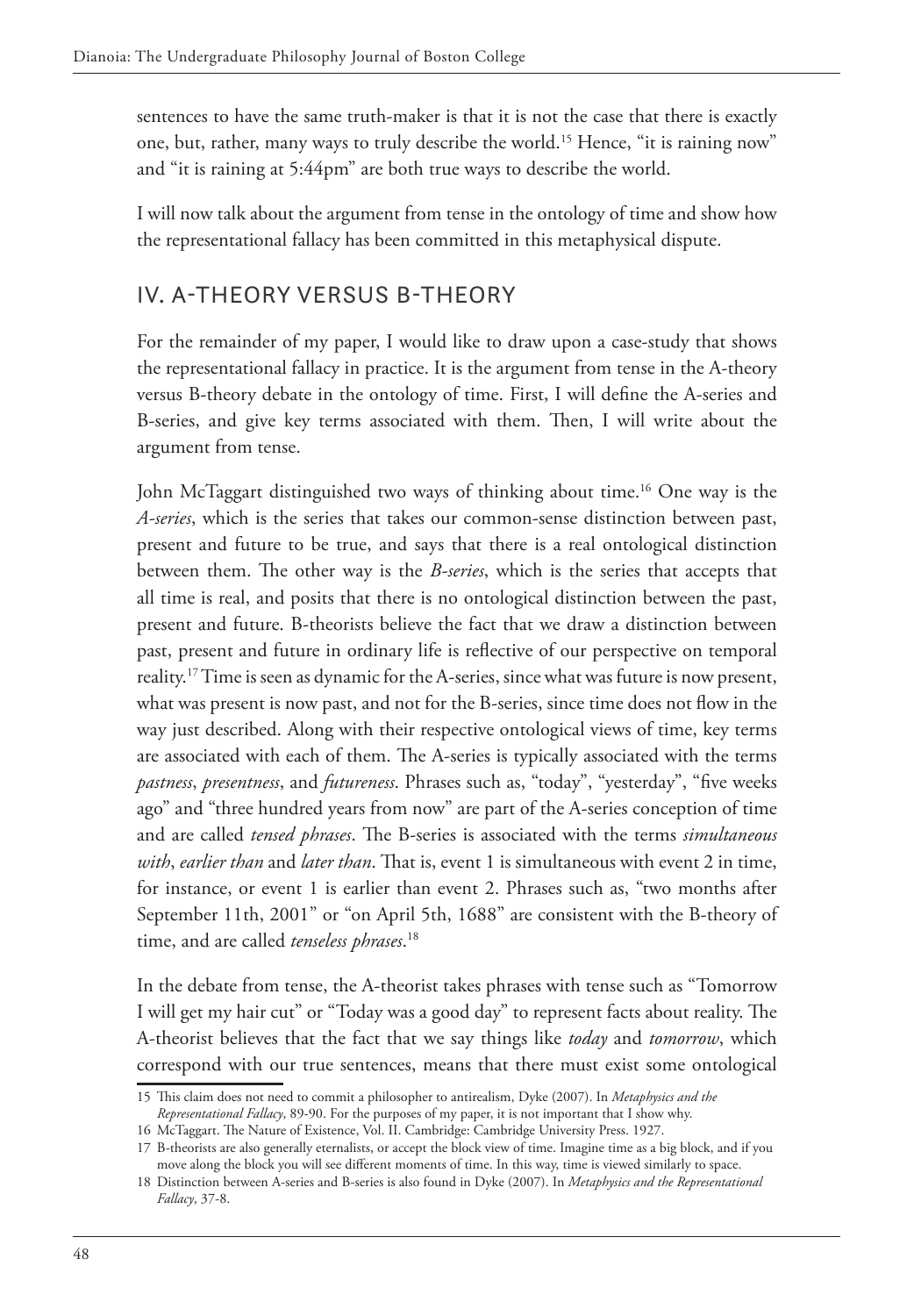properties such as *today* and *tomorrow*. Hence, the philosopher who accepts A-theory would argue that since the B-series cannot account for these phrases in their ontology of time, it must be false. The old B-theorist response to this argument would be to say that it is incorrect, because they could provide the A-theorist with synonymous paraphrases that capture those A-series phrases. Without moving any further, it is obvious this "debate takes as its starting point our ordinary temporal language and asks what this tells us about the nature of time itself." (Dyke 2007: 9) The debate moves from facts about language to facts about reality. In the next part of my essay, I will argue that both A-theorists, who believe tensed language demonstrates the existence of tensed facts, and B-theorists, who think they can demonstrate the existence of tenseless facts by translating tensed sentences, commit the representational fallacy. They both assume that we can read ontological conclusions off of our temporal language.

### V. THE REPRESENTATIONAL FALLACY IN THE ONTOLOGY OF TIME

Much of early A-theory work argued that tense could not be eliminated from natural language without loss of meaning. From this, the A-theorists concluded that temporal reality itself must be tensed. This argument moves from premises about temporal language to conclusions about reality. They argued that tense was not eliminable because no tenseless sentence conveys as much information as a tensed sentence. In his "Tensed Statements," Richard Gale gives an example to highlight this. Suppose Joe's job is to inform his military company when the enemy are within 100 yards of their post. If Joe yells (the tensed sentence) "The enemy are now within 100 yards," his company will be warned of the enemy's position and can take appropriate action. If Joe, instead, yells (the tenseless sentence) "The enemy are within 100 yards at 2:15pm," his company will not be warned unless they know that now is 2:15pm.<sup>19</sup> For this reason, A-theorists have concluded that "since tensed expressions convey more information than tenseless sentences, there must exist something in reality that corresponds to this additional information conveyed." (Dyke 2007: 40) There must exist properties in reality that correspond to the tense in our sentences, they say. This example successfully shows that we cannot translate tensed sentences into tenseless sentences without loss of meaning. However, the example does not warrant drawing the conclusion that reality must thereby be tensed, as that commits the representational fallacy. After all, someone could accept that tensed sentences cannot be translated without loss of meaning, while also believing that reality is actually tenseless. William Lane Craig (2000) is an A-theorist who has recently made this fallacious move. His argument is as follows:

P1: Tensed sentences ostensibly ascribe ontological tenses.

<sup>19</sup> Gale: 1962; Dyke 2007: 40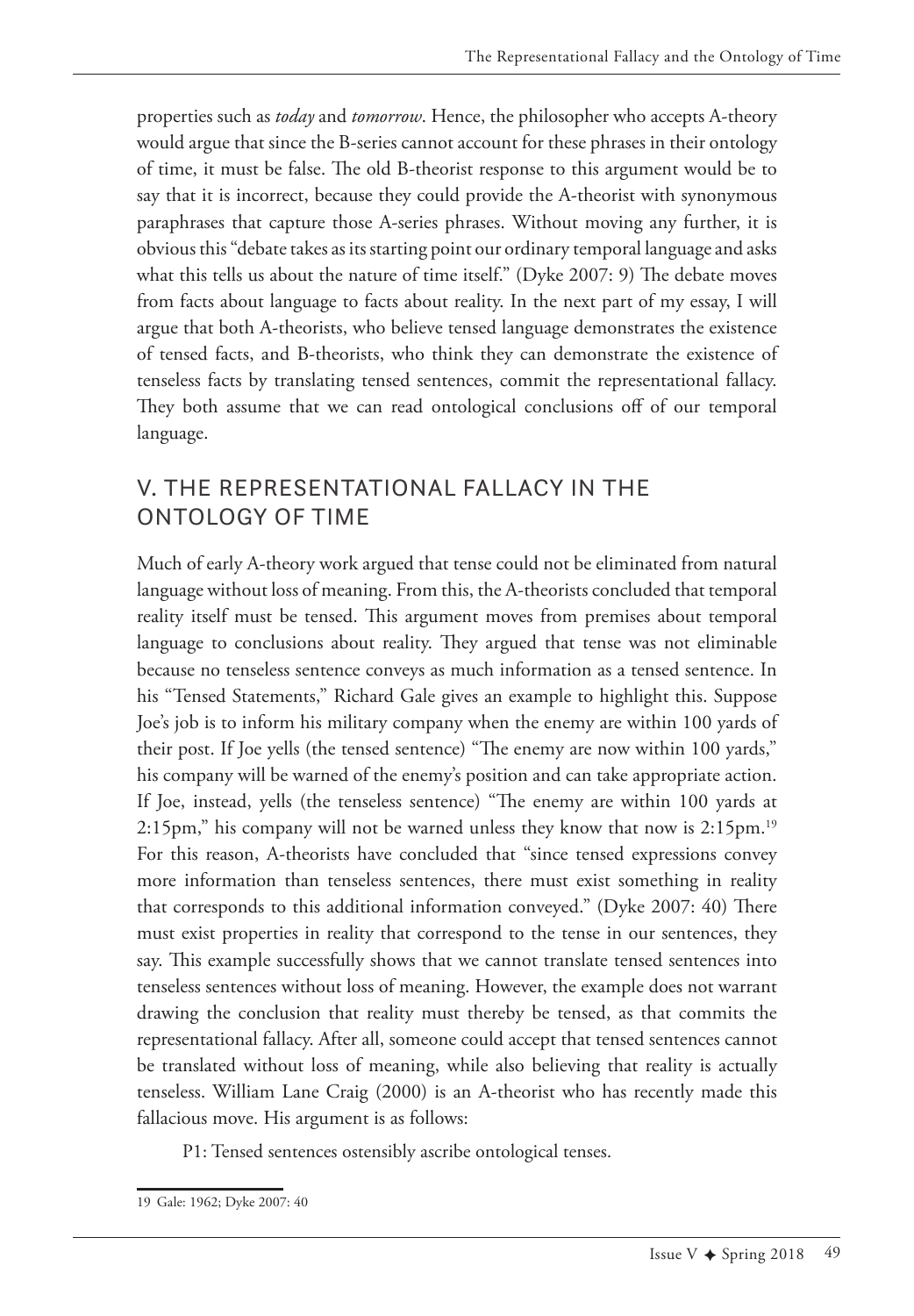P2: Unless tensed sentences are shown to be reducible without loss of meaning to tenseless sentences or ontological tense is shown to be superfuous to human thought and action, the ostensible ascription of ontological tenses by tensed sentences ought to be accepted as veridical.

P3: Tensed sentences have not been shown to be reducible without loss of meaning to tenseless sentences.

P4: Ontological tense has not been shown to be superfuous to human thought and action.

C: Therefore, the ostensible ascription of ontological tenses by tensed sentences ought to be accepted as veridical.

(Craig 2000: 22; numbering of premises changed)<sup>20</sup>

He moves from the claim that tensed sentences are not reducible, without loss of meaning, to tenseless sentences to the conclusion that we ought to accept that the tense given by our tensed sentences is true of reality. Craig believes that in order to refute his argument, the B-theorist must either refute P3 and show that tensed sentences can be translated into tenseless sentences, or refute P4, and show that tensed facts are not required for human thought or action. This, nonetheless, is a false dilemma. The B-theorist could maintain both P3 and P4 and, instead, reject P2. He thinks P2 "has offered the B-theorist her only escape route from the conclusion of his argument." (Dyke 2007: 43) Yet, this is not true. The B-theorist could agree with both P3 and P4—that tense cannot be eliminated and is needed for human thought and action—and believe that these true tensed sentences are *made true* by tenseless facts. I have just shown how the A-theorist moves from premises about temporal language to facts about reality in the debate from tense and suggested an alternative response for the B-theorist. I will now discuss an old B-theorist response to this debate.

B-theorists believe that there are no tensed facts and no tensed properties—the fact that we say things like *today* and *tomorrow*, for instance, is refective of how we perceive time, not of time itself. The old B-theorists tried to prove this by rejecting P3, or by showing that tensed expressions can be eliminated from natural language. (Russell 1915; Goodman 1951: 287-301; Quine 1960: 36; Smart 1963: 132-42).21 B-theorists tried to appeal to parsimony or Ockham's razor to support their claim that tenseless sentences displayed the true nature of reality, since tenseless sentences on their own imply the existence of fewer entities than tensed sentences (and are thus preferred) (Dyke 2007: 43). B-theorists concluded from this that tensed sentences are eliminable, since there is no feature of reality they actually describe, and tried to translate tensed sentences into tenseless sentences. These B-theorists believed

<sup>20</sup> (Dyke 2007: 42)

<sup>21</sup> (Dyke 2007: 43)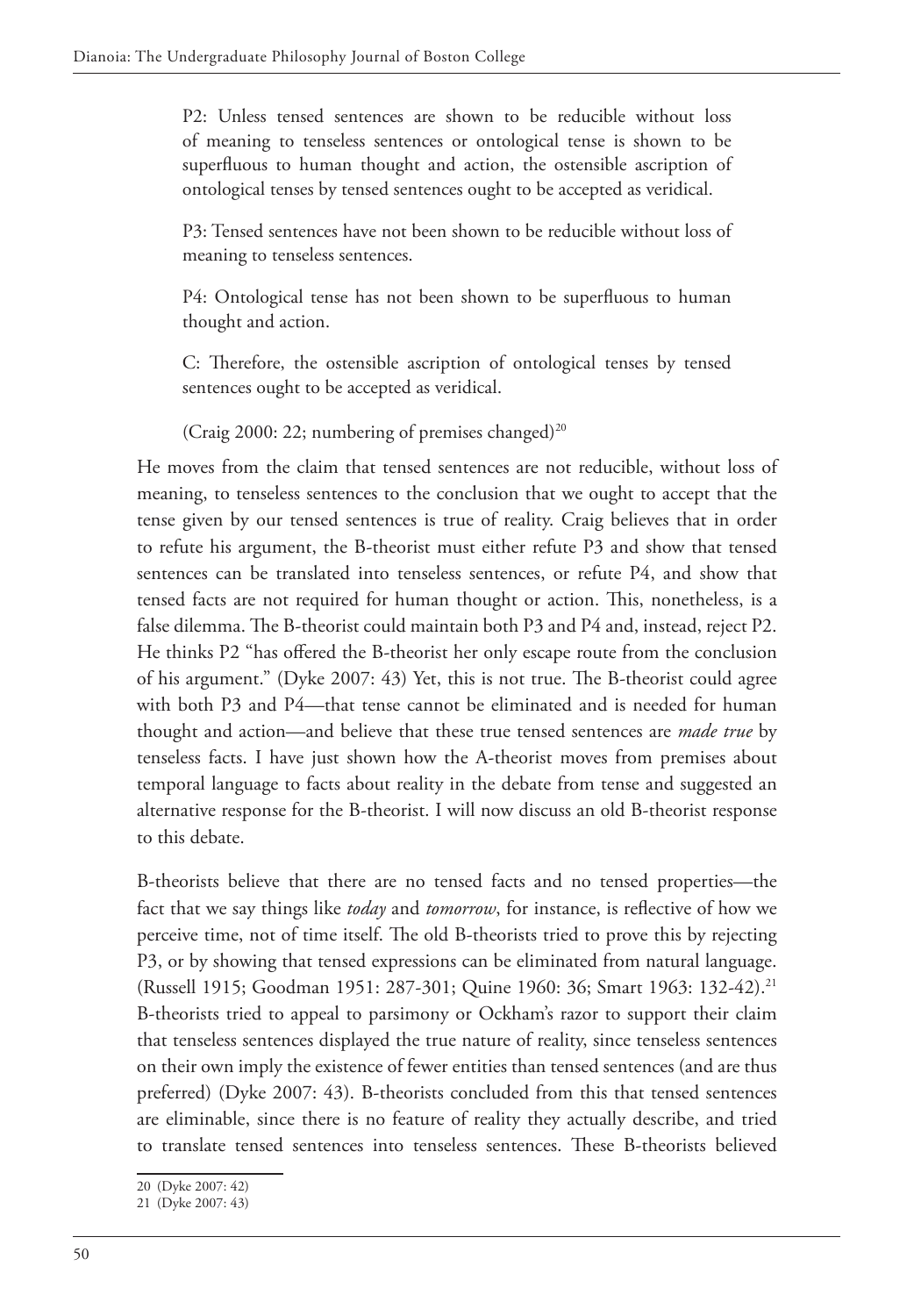that their translation project was successful, having demonstrated the existence of only tenseless facts, and that there was no ontological distinction between past, present and future. Their translation project was unsuccessful, however. As we saw in Gale's example above, it is not possible to translate tensed sentences into tenseless sentences without some loss in meaning (see Joe's informing the military company example). Tense in language is a context-dependent phenomenon, since whether or not a sentence is true depends on the time it was uttered.<sup>22</sup> Not only was his translation project unsuccessful, but the B-theorist who argues that translating tensed sentences into tenseless sentences shows there are only tenseless facts, commits the representational fallacy. Their argument is no different from the A-theorist's, as both move from facts about language to facts about reality.

Why do both the A-theorist and B-theorist make this move? Dyke suggests that there must be a hidden assumption that they both accept, which is informing the move from making purely linguistic claims to concluding ontological ones. It is my, and Heather Dyke's, view that these philosophers are assenting to the assumption that there must be "a privileged, true description of reality, which can inform us about the ontological nature of reality." (Dyke 2007: 44) This makes up part of a thesis called the Strong Linguistic Thesis (SLT). In the next section of my paper, I will show why the A-theorist and the B-theorist must assume SLT for their debate to make sense, and then, I will subsequently refute SLT.

### VI. STRONG LINGUISTIC THESIS (SLT)

The Strong Linguistic Thesis (SLT) says that "there is one privileged, true description of reality, the sentences of which (a) stand in a one-to-one correspondence with facts in the world, and (b) are structurally isomorphic to the facts with which they correspond." (Dyke 2007: 46) There are a couple of ways of understanding "one true description of reality." I believe the A-theorists and B-theorists are understanding it to mean that "there is one true description of reality which contains a subset of all the truths that there are. This subset of truths is ontologically perspicuous, in that each truth in it reveals the nature of the fact that it describes, and that makes it true." (Dyke 2007: 45-46) In other words, they must accept (1) with each true proposition there corresponds a single truth, and (2) each true proposition tells of the nature of its truth. For this reason, there can only be one fact per linguistic utterance, one truth-maker per sentence. If there were more than one, a choice would have to be made between them. SLT thus involves a commitment to the claim that there is a one-to-one correspondence between truths in the one true description of reality and truths in the facts about the world. (Dyke 2007: 46)

<sup>22 &</sup>quot;This conclusion was originally arrived at by philosophers working in the philosophy of language, on the linguistic phenomena of indexicals and demonstratives. These philosophers established that no sentence containing a context-dependent expression, like an indexical or a demonstrative, could be translated by any sentence that was wholly context dependent (Castañeda 1967; Perry 1979)." (Dyke 2007, 44)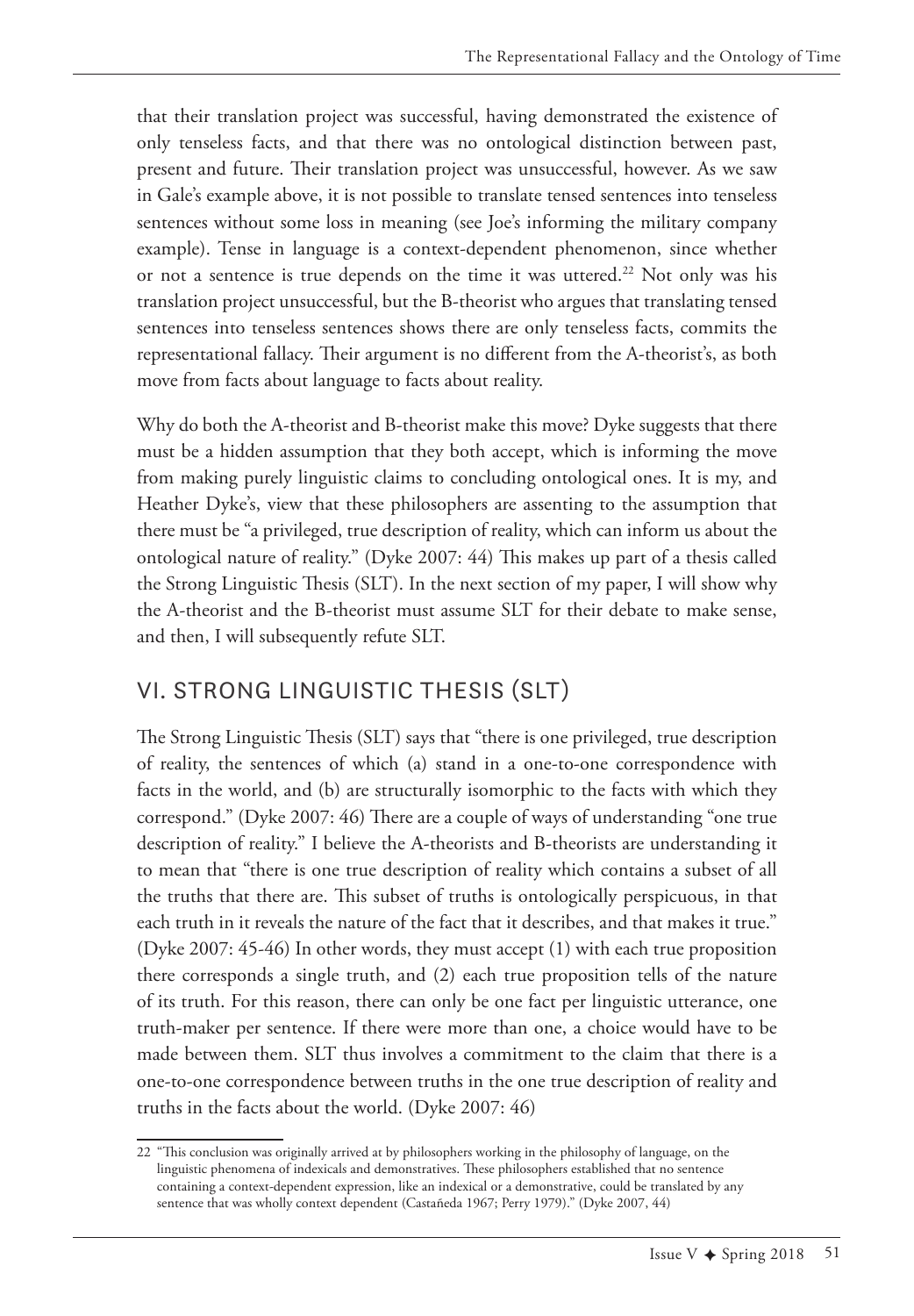I will now argue that philosophers must either knowingly or unknowingly accept SLT in order for certain metaphysical debates, like the debate from tense in the ontology of time, to make sense. In order for A-theorists to reach the conclusion that reality must be tensed because language is tensed, they must think (1) there is a fact corresponding to every truth in that description, and, (2) that the truths are structurally isomorphic to facts. (Dyke 2007: 46) Without (1) A-theorists could not infer there are any facts in reality that correspond to their true tensed phrases, and without (2) A-theorists could not infer that these corresponding facts must be tensed.<sup>23</sup> The same applies for old B-theorists of time. Without (1) B-theorists could not infer there are any facts in reality that correspond to their true tenseless phrases, and without (2) B-theorists could not infer that those corresponding facts must be tenseless.24

Now, it may be that if presented with SLT, most philosophers would reject it. Regardless of whether or not philosophers think it is false on its own merits, it needs to be assumed in order for certain arguments, such as the argument from tense, to make sense. "Once we make it explicit, and then reject it we can see that those disputes are by and large, fruitless." (Dyke 2007: 47) I will now argue against SLT.

The component of SLT that I am arguing against is that there is one privileged, true description of reality, "where that description is taken to be a subset of all the truths that there are, and where the sense in which it is 'privileged' is that it contains ineliminable kinds of term." (Dyke 2007: 72) SLT is false because the fact that true sentences contain property terms does not entail the existence of these properties. (Dyke 2007: 72) As I argued in section 2, nothing about our language tells us what makes our sentences true, and the truth of certain sentences does not entail the existence of certain properties. Since I am denying that there is one privileged, true description of reality, in this sense, I am also denying that there is a one-to-one correspondence between truths and facts. The ratio of truths to facts is many-to-one, as I showed in section 3. There are many ways to truly state a fact, since two or more non-synonymous sentences can be made true by the same truth-maker. Both "it is raining now" and "it is raining at 5:44pm" are made true by the same truth-maker, the same fact in the world, and, thus, they are both accurate ways of describing that fact. The fact that there is a many-to-one ratio allows for there to be better or worse descriptions of any fact. For instance, "it is raining at 5:44pm" would be a better way to most accurately describe its truth-maker if you are a B-theorist, and "it is raining now" would be a worse way. But what it does not allow is the inference that since a sentence cannot be paraphrased, there must exist a fact that can only be described by that truth. Thus, I reject that there need be any isomorphism between truths

<sup>23</sup> "Without (1), the A-theorist would not be able to infer that there are any ontological counterparts to her tensed truths. Without (2) she would not be able to infer that those ontological counterparts are tensed." (Dyke 2007: 46)

<sup>24</sup> "Without (1), she would not be able to infer that there are any ontological counterparts to her tenseless truths. Without (2) she would not be able to infer that those ontological counterparts are tenseless." (Dyke 2007: 46)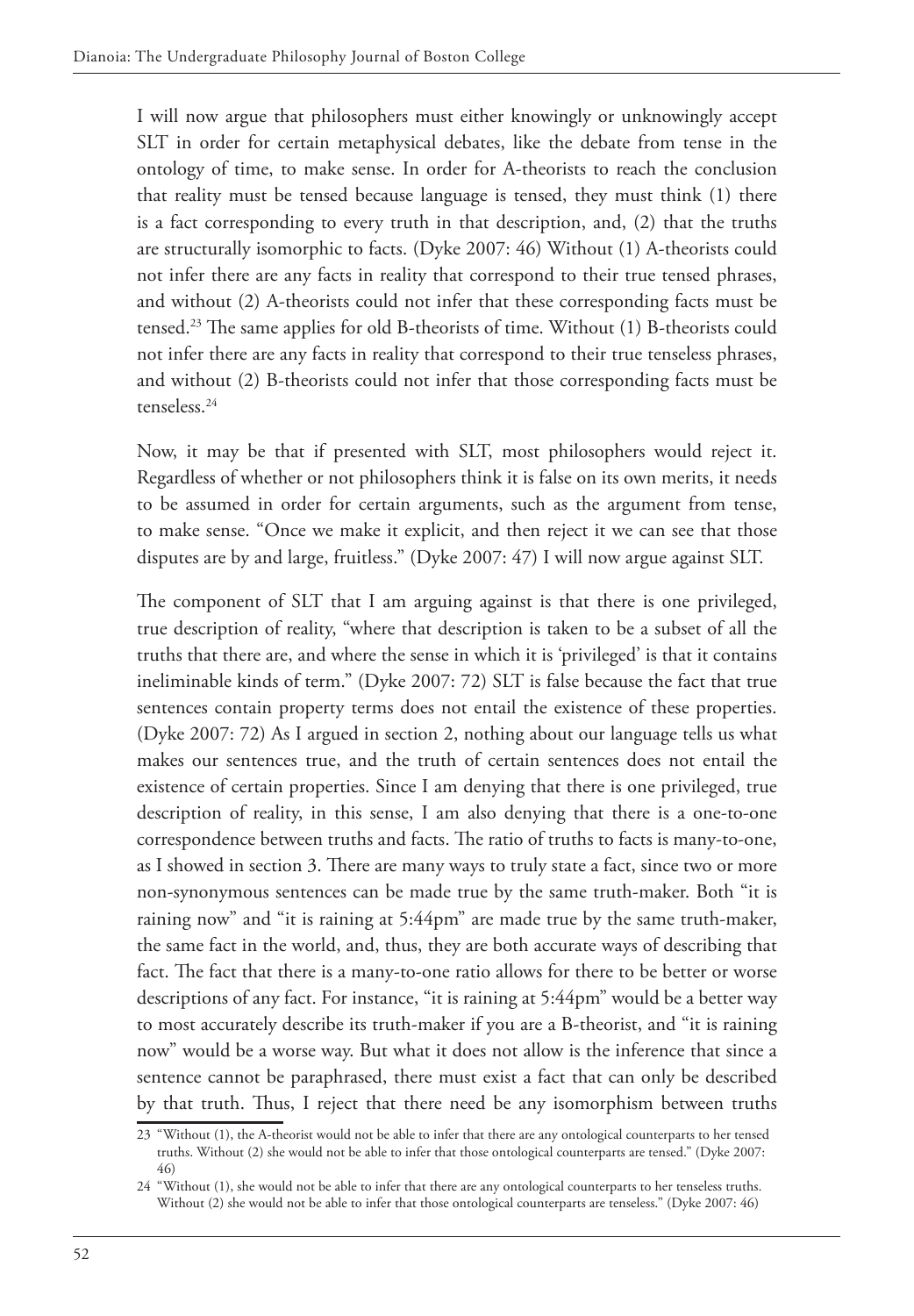and the facts that they describe. There *may* be isomorphism between truths and the facts that they describe, but we cannot rely on this possibility in all cases. Hence, we cannot draw conclusions about the ontological nature and structure of our reality from claims about the nature and structure of reality of our true sentences. (Dyke 2007: 72-3)

I have just shown how the A-theorist and old B-theorist must accept SLT in order for the argument from tense to make sense, delineated SLT, and argued against it. I will now give a couple of new B-theorist responses to the argument from tense one is the truth-condition variant of the new B-theory, and the other is the truthmaker variant of the new B-theory. Then, I will argue against the truth-condition variant, since it also places too much emphasis on language, and support the truthmaker variant of the B-theory of time on the grounds that it is in line with our new metaphysical enquiry.

## VII. TRUTH-CONDITION VS. TRUTH-MAKER VARIANT

New B-theorist responses emerged because of the failure of the old translation project. These B-theorists realized that they needed new ways to respond to the A-theorist's argument from tense. The first way in which the new B-theorist responded was by the truth-condition variant of the B-theory. The second was by the truth-maker variant of the B-theory. I will frst show how the truth-condition variant is also prone to committing the representational fallacy, and then I will advocate for the truth-maker variant of the B-theory of time as an alternative approach.

Proponents of the new B-theory of time agree that tense cannot be eliminated from language, but disagree whether this means that reality is itself tensed. "Proponents of the truth-condition variant argue that, while it is not possible to translate any tensed sentence into a tenseless sentence, it is possible to state the truth-condition of any tensed sentence in entirely tenseless terms." (Dyke 2007: 47-48) In other words, they believe that it is possible to state the conditions in which the world must be for the sentence to be true. For instance, if we take the utterance "the enemy is now approaching," then the truth-condition B-theorist would say "the enemy is now approaching" is true, if and only if the enemy's approach is tenselessly simultaneous with the sentence "the enemy is now approaching." That is to say, the condition in the world it takes for "the enemy is now approaching" to be true, is that the enemy approaches at 2:15pm, when "now" is uttered it is 2:15pm. There are a couple of ways to construct this approach. One is to say that they argue that since tensed sentences can be given tenseless truth-conditionals, reality is tenseless. Another way is to say that the new B-theorist has separate arguments for the B-theory account of time, and that he offers the tenseless conditional alternative, not as an argument for B-theory, but as a way to show how the semantics of tensed sentences are compatible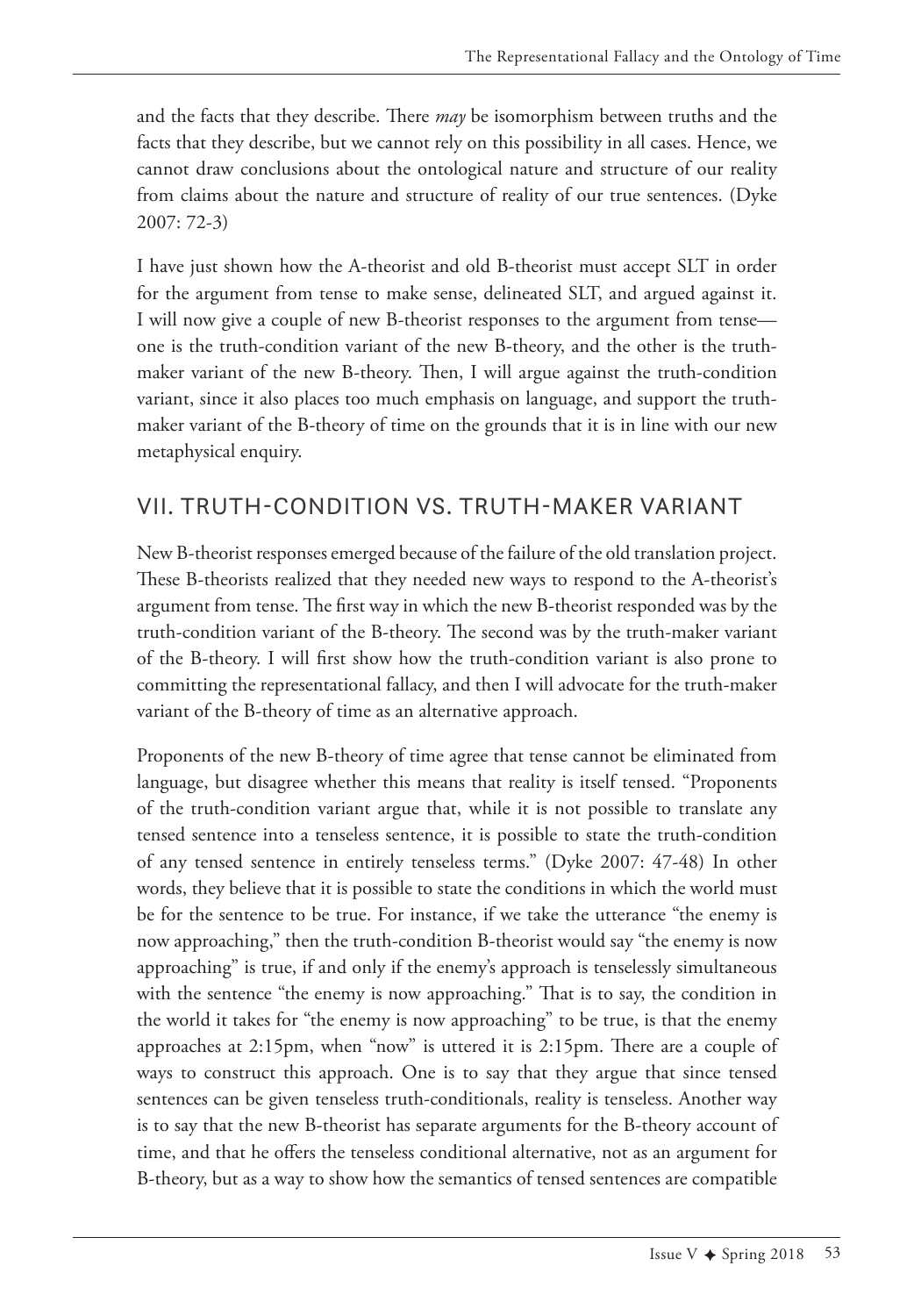with B-theory. (Dyke 2007: 48) The latter approach is fine; the former is fallacious.

Some philosophers believe that if we know the conditions it takes for a sentence to be true, then we know what the world must be like in order to make that sentence true: "so, if a sentence *is* true, we know what the world, as described by that sentence, *is*  like." (Dyke 2007: 73) However, it is a mistake to think that knowing the conditions it takes for a sentence to be true can generate ontology, since that is just another way of trying to read ontological facts off of language. Arguing from the claim that tensed sentences can be given tenseless truth-conditionals, to the claim that reality is tenseless, commits the representational fallacy. "This suggests that we are able to determine whether a sentence is true or false just by examining its truth-condition, but this is not true. Examining its truth-condition will tell us *what must be the case* for the sentence to be true." (Dyke 2007: 50) Stating the truth-condition of a sentence is specifying what the world must be like in order for that sentence to be true—it does not tell us whether the truth-condition is actually upheld by reality. In order to know this, we must appeal to metaphysical and/or scientifc considerations. If truthcondition B-theorists argue from the claim that we give our tensed sentences tenseless truth-conditionals, to the conclusion that reality is thereby tenseless, then they seem to use the same fallacious strategy that the A-theorist and the old B-theorist of time used. This strategy accepts SLT, which I argued is false in section 6. I have just argued against using tenseless truth-conditionals as an argument for the B-theory of time. I will now introduce the truth-maker variant of the B-theory of time.

The significance of the truth-condition project was to state what the world must be like in order to make our sentences true. However, "by focusing on this notion of *how the world makes a true sentence true* instead of on how to state the truthcondition of a tensed sentence, one arrives at the truth-maker variant of the new B-theory." (Dyke 2007: 54) What distinguishes the truth-condition variant from the truth-maker variant of the B-theory is that the truth-maker variant is a purely ontological thesis. The truth-maker variant of the B-theory makes the world, instead of language, our starting point. It takes ontological facts about time, and uses them to explain the semantics of our temporal language. The truth-maker variant of the B-theory also holds that tense cannot be eliminated from language, but denies this means temporal reality is tensed. Thus, it rejects SLT—that sentences of that description stand in a one-to-one correspondence with the facts in the world, or that those sentences need be structurally isomorphic to the facts that make them true. (Dyke 2007: 55) Though they believe that tensed sentences cannot be eliminated or reduced to tenseless sentences, this belief does not entail that there exist some extralinguistic<sup>25</sup> tensed fact that corresponds to the tensed sentence. What makes these tensed sentences true are truth-makers—scientifc and/or metaphysical reasons, and not linguistic ones.

<sup>25</sup> Extra-linguistic simply means beyond linguistics, or something that is not language.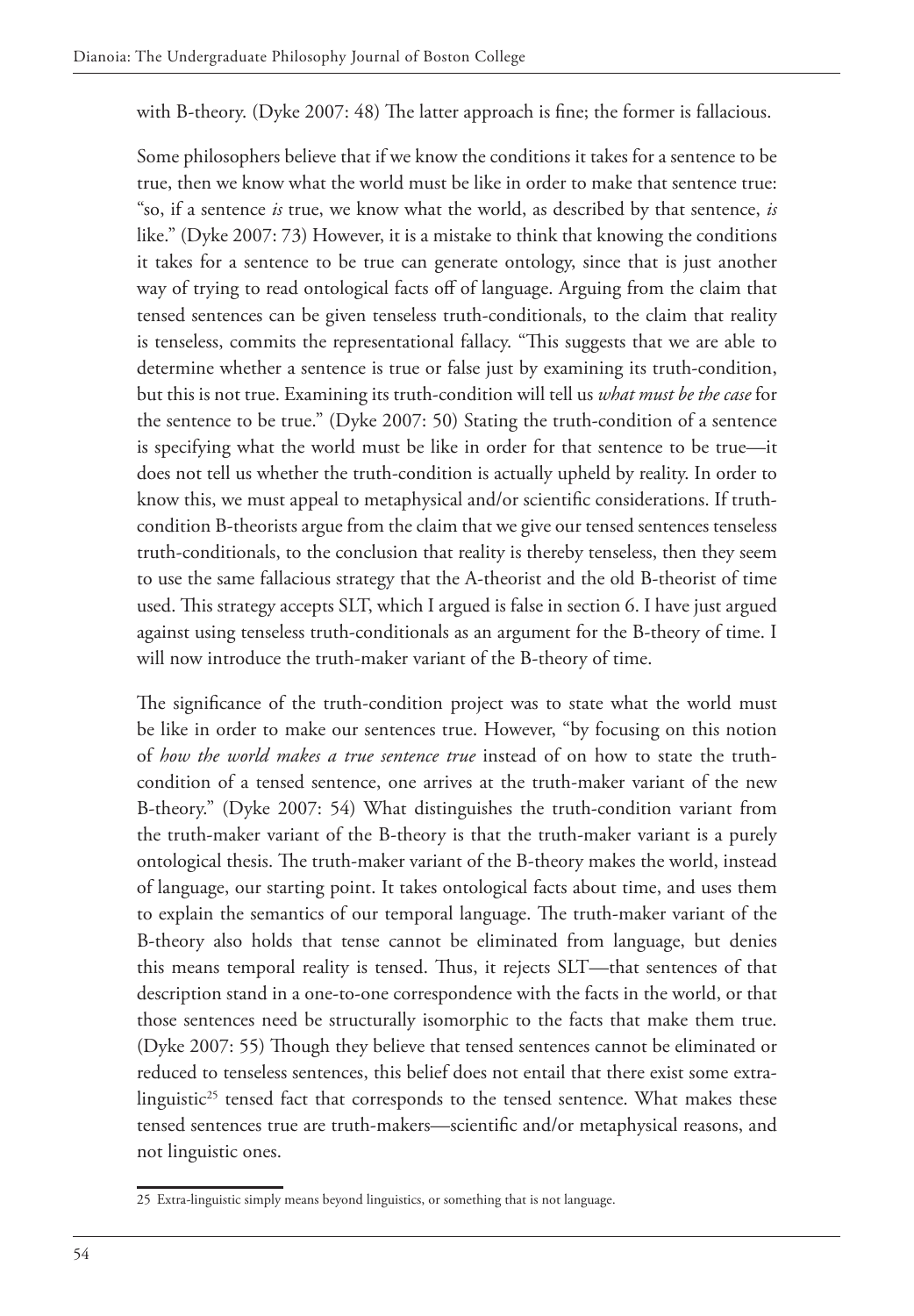What should be taken away from all of this? Philosophers should stop looking at our language in order to discover facts about reality. As I have shown in my paper, our language cannot reveal ontological facts to us, for there is nothing about a sentence that tells us *what makes it true* (see section 2). There are also additional reasons to believe that sentences do not reveal their truth-makers to us. Competent language speakers may understand the sentence "the ball is red," and see that it is a true sentence under the right conditions, without understanding *what makes this sentence true*. What makes the sentence true could be that the ball exemplifes universal redness, or has a red trope. But nothing about this sentence could tell a competent languagespeaker that.26 In order to know this fact—*how the sentence comes to be true*—we need to attend to metaphysical and/or scientifc considerations. For this reason, we should attend to reality itself while doing Metaphysics, the parts of reality that are the truthmakers of our sentences, and, from there, see how our sentences get to be true.

### VIII. CONCLUSION

In this paper, I criticized a fallacious methodology by introducing the representational fallacy. I explained that this fallacy is committed when philosophers place too much emphasis on language while doing Metaphysics. I gave immediate objections to the new methodology, and then displayed, and betrayed, the fallacy in the argument from tense in the philosophy of time. I argued that philosophers must either implicitly or explicitly accept the Strong Linguistic Thesis (SLT) in order to warrant the move from language to reality and for certain metaphysical disputes to make sense. My paper argued that A-theorists and B-theorists assent to SLT in their argument from tense, and then proceeded to refute SLT. I concluded by providing some new B-theorist responses to the argument and suggested a new way of doing Metaphysics. "A fallacy is just an invalid argument and recognizing that an argument is invalid does not permit the inference that its conclusion is false." (Dyke 2007: 60) This paper is not meant to disprove the A-theory of time and does not entitle us to conclude the A-theory of time is false. It is meant to show that it is erroneous to argue from language to reality. Hence, A-theorists are not entitled to use this argument when arguing for their position. If the A-theory is correct, then they must use other arguments to justify their ontological stance on time. This paper also did not argue that the B-theory changed their stance on time. Both the old and new B-theorists maintain the same metaphysical views, this has not changed. What has changed is their methodology. The old B-theorists thought when presented with the argument from tense their job was to offer translations to show how facts about the world were actually tenseless. But as I have argued for in my paper, this move commits the representational fallacy. The new B-theorists agreed with the A-theorists that tense was not eliminable from natural language; however, they rejected the translation project and maintained reality was still tenseless. Two responses emerged from this, the truth-condition and

<sup>26</sup> Example inspired by Dyke (2007). *In Metaphysics and the Representational Fallacy*, 73-4.